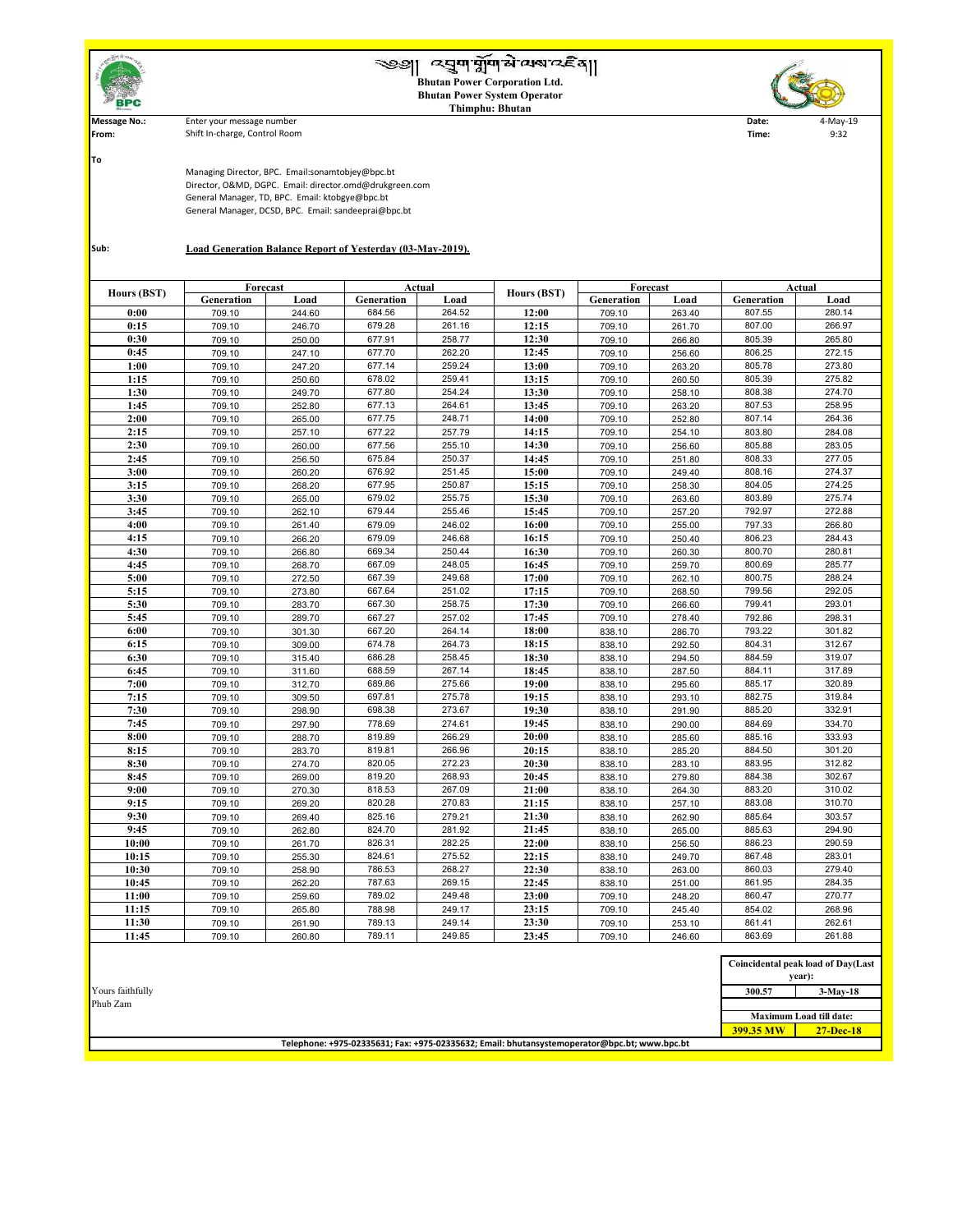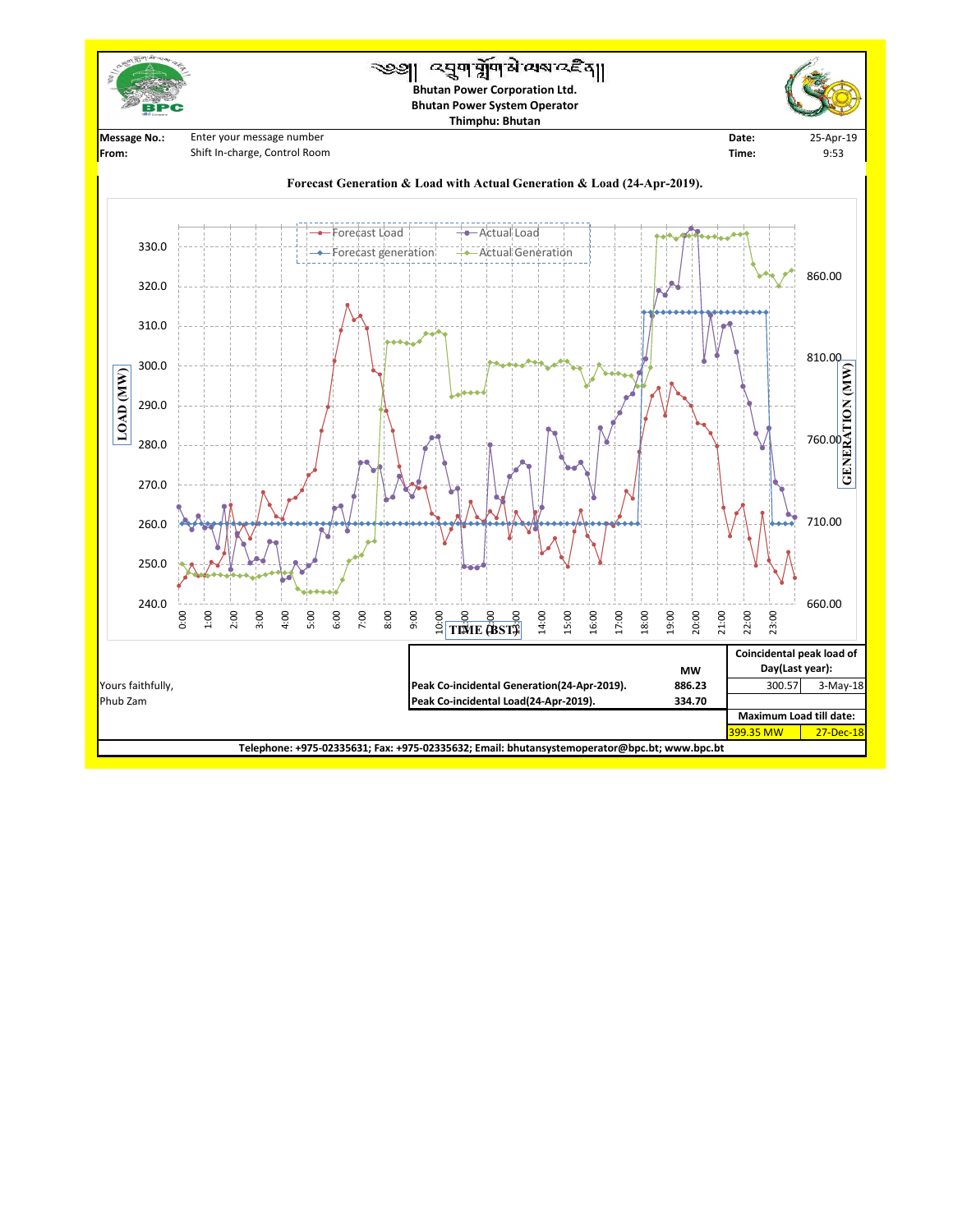

**Telephone: +975-02335631; Fax: +975-02335632; Email: bhutansystemoperator@bpc.bt; www.bpc.bt**

|                   |  | Coincidental peak load of |               |
|-------------------|--|---------------------------|---------------|
|                   |  | Day(Last year):           |               |
|                   |  | 324.7                     | 4-May-18      |
|                   |  |                           |               |
| Yours faithfully, |  | 293.83 MW                 |               |
| Phub Zam          |  | 399.35 MW                 | $27 - Dec-18$ |
|                   |  |                           |               |
|                   |  |                           |               |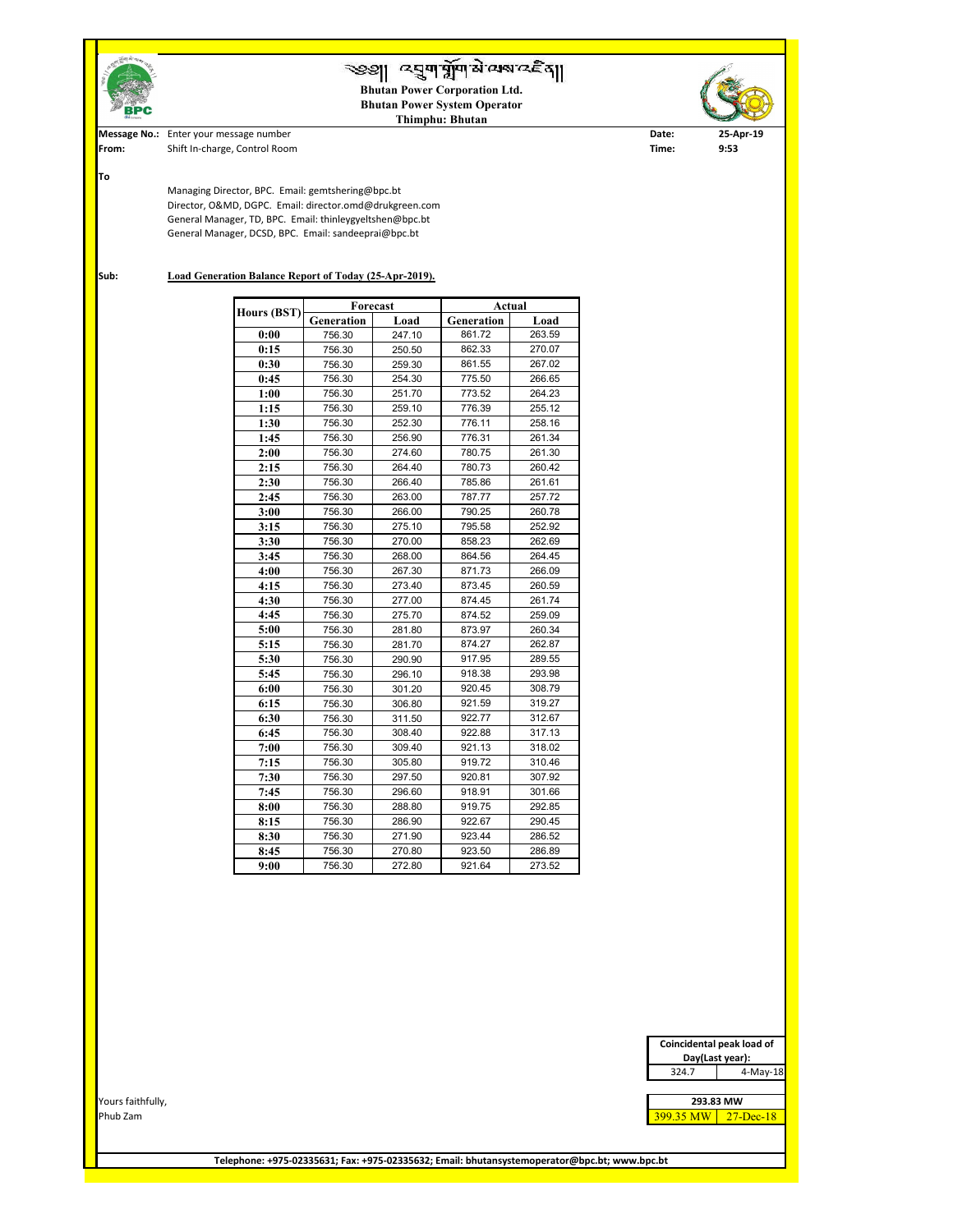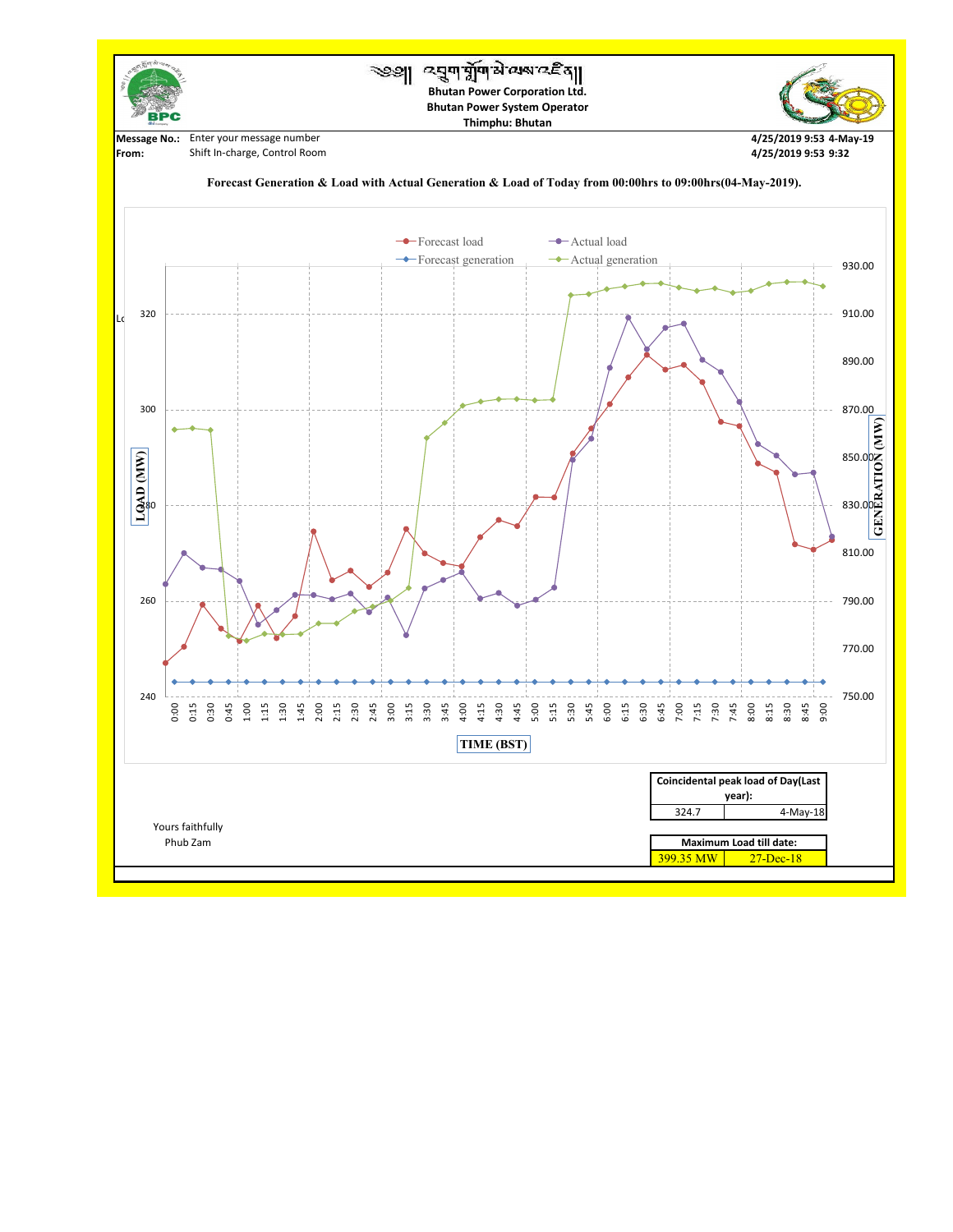|                               | ्यवा वापा सं २१९ २ ई<br><b>Bhutan Power Corporation Ltd.</b><br><b>Bhutan Power System Operator</b><br>Thimphu: Bhutan                                                                                                                                                          |                  |                    |                                |                  |  |  |  |  |
|-------------------------------|---------------------------------------------------------------------------------------------------------------------------------------------------------------------------------------------------------------------------------------------------------------------------------|------------------|--------------------|--------------------------------|------------------|--|--|--|--|
| <b>Message No.:</b><br>From:  | Enter your message number<br>Shift In-charge, Control Room                                                                                                                                                                                                                      |                  | Date:<br>Time:     | 4-May-19<br>9:32               |                  |  |  |  |  |
| To<br>Sub:                    | Managing Director, BPC. Email: gemtshering@bpc.bt<br>Director, O&MD, DGPC. Email: director.omd@drukgreen.com<br>General Manager, TD, BPC. Email: ktobgye@bpc.bt<br>Advisor, BPC. Email: bharattamang@bpc.bt<br><b>Load Generation Balance Report of Tomorrow (05-May-2019).</b> |                  |                    |                                |                  |  |  |  |  |
|                               | Forecast                                                                                                                                                                                                                                                                        |                  |                    |                                |                  |  |  |  |  |
| <b>Hours (BST)</b>            | Generation                                                                                                                                                                                                                                                                      | Load             | <b>Hours (BST)</b> | Forecast<br>Generation<br>Load |                  |  |  |  |  |
| 0:00                          | 925.10                                                                                                                                                                                                                                                                          | 248.10           | 12:00              | 925.10                         | 262.60           |  |  |  |  |
| 0:15                          | 925.10                                                                                                                                                                                                                                                                          | 251.10           | 12:15              | 925.10                         | 262.70           |  |  |  |  |
| 0:30                          | 925.10                                                                                                                                                                                                                                                                          | 261.80           | 12:30              | 925.10                         | 266.10           |  |  |  |  |
| 0:45                          | 925.10                                                                                                                                                                                                                                                                          | 254.10           | 12:45              | 925.10                         | 260.70           |  |  |  |  |
| 1:00                          | 925.10                                                                                                                                                                                                                                                                          | 251.70           | 13:00              | 925.10                         | 262.20           |  |  |  |  |
| 1:15                          | 925.10                                                                                                                                                                                                                                                                          | 258.10           | 13:15              | 925.10                         | 256.20           |  |  |  |  |
| 1:30<br>1:45                  | 925.10                                                                                                                                                                                                                                                                          | 253.00           | 13:30<br>13:45     | 925.10                         | 256.20           |  |  |  |  |
| 2:00                          | 925.10<br>925.10                                                                                                                                                                                                                                                                | 256.80<br>272.00 | 14:00              | 925.10<br>925.10               | 258.90<br>251.90 |  |  |  |  |
| 2:15                          | 925.10                                                                                                                                                                                                                                                                          | 263.30           | 14:15              | 925.10                         | 252.40           |  |  |  |  |
| 2:30                          | 925.10                                                                                                                                                                                                                                                                          | 265.60           | 14:30              | 925.10                         | 254.70           |  |  |  |  |
| 2:45                          | 925.10                                                                                                                                                                                                                                                                          | 263.90           | 14:45              | 925.10                         | 257.30           |  |  |  |  |
| 3:00                          | 925.10                                                                                                                                                                                                                                                                          | 265.40           | 15:00              | 925.10                         | 251.30           |  |  |  |  |
| 3:15                          | 925.10                                                                                                                                                                                                                                                                          | 273.00           | 15:15              | 925.10                         | 255.20           |  |  |  |  |
| 3:30                          | 925.10                                                                                                                                                                                                                                                                          | 334.00           | 15:30              | 925.10                         | 262.80           |  |  |  |  |
| 3:45                          | 925.10                                                                                                                                                                                                                                                                          | 266.70           | 15:45              | 925.10                         | 259.40           |  |  |  |  |
| 4:00                          | 925.10                                                                                                                                                                                                                                                                          | 265.60           | 16:00              | 925.10                         | 255.50           |  |  |  |  |
| 4:15<br>4:30                  | 925.10<br>925.10                                                                                                                                                                                                                                                                | 272.00<br>274.70 | 16:15<br>16:30     | 925.10<br>925.10               | 253.40<br>260.20 |  |  |  |  |
| 4:45                          | 925.10                                                                                                                                                                                                                                                                          | 274.40           | 16:45              | 925.10                         | 260.80           |  |  |  |  |
| 5:00                          | 925.10                                                                                                                                                                                                                                                                          | 279.50           | 17:00              | 925.10                         | 261.70           |  |  |  |  |
| 5:15                          | 925.10                                                                                                                                                                                                                                                                          | 279.40           | 17:15              | 925.10                         | 266.10           |  |  |  |  |
| 5:30                          | 925.10                                                                                                                                                                                                                                                                          | 288.90           | 17:30              | 925.10                         | 270.10           |  |  |  |  |
| 6:45                          | 925.10                                                                                                                                                                                                                                                                          | 294.50           | 17:45              | 925.10                         | 278.80           |  |  |  |  |
| 6:00                          | 925.10                                                                                                                                                                                                                                                                          | 299.40           | 18:00              | 925.10                         | 288.90           |  |  |  |  |
| 6:15                          | 925.10                                                                                                                                                                                                                                                                          | 305.80           | 18:15              | 990.50                         | 296.20           |  |  |  |  |
| 6:30                          | 925.10                                                                                                                                                                                                                                                                          | 309.60           | 18:30              | 990.50                         | 299.70           |  |  |  |  |
| 6:45                          | 925.10                                                                                                                                                                                                                                                                          | 306.60           | 18:45              | 989.20                         | 289.20           |  |  |  |  |
| 7:00<br>7:15                  | 925.10<br>925.10                                                                                                                                                                                                                                                                | 308.40<br>303.40 | 19:00<br>19:15     | 990.50<br>990.50               | 291.70<br>297.80 |  |  |  |  |
| 7:30                          | 925.10                                                                                                                                                                                                                                                                          | 294.50           | 19:30              | 990.50                         | 294.50           |  |  |  |  |
| 7:45                          | 925.10                                                                                                                                                                                                                                                                          | 293.90           | 19:45              | 984.80                         | 284.80           |  |  |  |  |
| 8:00                          | 925.10                                                                                                                                                                                                                                                                          | 286.70           | 20:00              | 988.40                         | 288.40           |  |  |  |  |
| 8:15                          | 925.10                                                                                                                                                                                                                                                                          | 283.50           | 20:15              | 978.90                         | 278.90           |  |  |  |  |
| 8:30                          | 925.10                                                                                                                                                                                                                                                                          | 271.20           | 20:30              | 979.00                         | 279.00           |  |  |  |  |
| 8:45                          | 925.10                                                                                                                                                                                                                                                                          | 269.00           | 20:45              | 975.40                         | 275.40           |  |  |  |  |
| 9:00                          | 925.10                                                                                                                                                                                                                                                                          | 270.70           | 21:00              | 969.30                         | 269.30           |  |  |  |  |
| 9:15                          | 925.10                                                                                                                                                                                                                                                                          | 271.30           | 21:15              | 961.30                         | 261.30           |  |  |  |  |
| 9:30                          | 925.10                                                                                                                                                                                                                                                                          | 271.90           | 21:30              | 964.60                         | 264.60           |  |  |  |  |
| 9:45<br>10:00                 | 925.10<br>925.10                                                                                                                                                                                                                                                                | 263.60<br>263.10 | 21:45<br>22:00     | 967.00<br>961.00               | 267.00<br>261.00 |  |  |  |  |
| 10:15                         | 925.10                                                                                                                                                                                                                                                                          | 256.80           | 22:15              | 961.00                         | 255.60           |  |  |  |  |
| 10:30                         | 925.10                                                                                                                                                                                                                                                                          | 260.80           | 22:30              | 963.80                         | 263.80           |  |  |  |  |
| 10:45                         | 925.10                                                                                                                                                                                                                                                                          | 261.30           | 22:45              | 961.00                         | 259.10           |  |  |  |  |
| 11:00                         | 925.10                                                                                                                                                                                                                                                                          | 256.90           | 23:00              | 961.00                         | 256.60           |  |  |  |  |
| 11:15                         | 925.10                                                                                                                                                                                                                                                                          | 263.40           | 23:15              | 925.10                         | 251.30           |  |  |  |  |
| 11:30                         | 925.10                                                                                                                                                                                                                                                                          | 260.00           | 23:30              | 925.10                         | 251.40           |  |  |  |  |
| 11:45                         | 925.10                                                                                                                                                                                                                                                                          | 261.60           | 23:45              | 925.10                         | 248.40           |  |  |  |  |
| Yours faithfully,<br>Phub Zam |                                                                                                                                                                                                                                                                                 |                  |                    |                                |                  |  |  |  |  |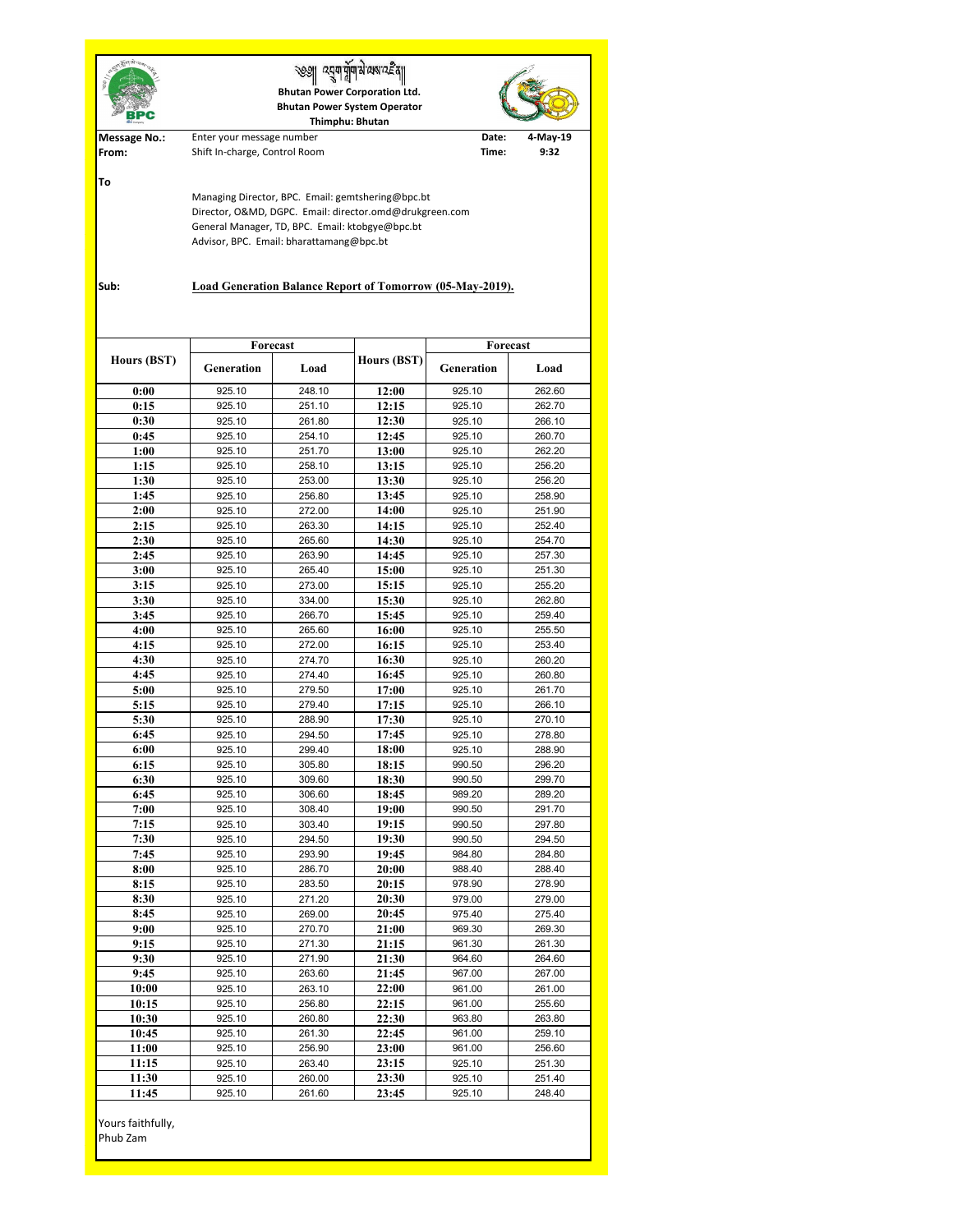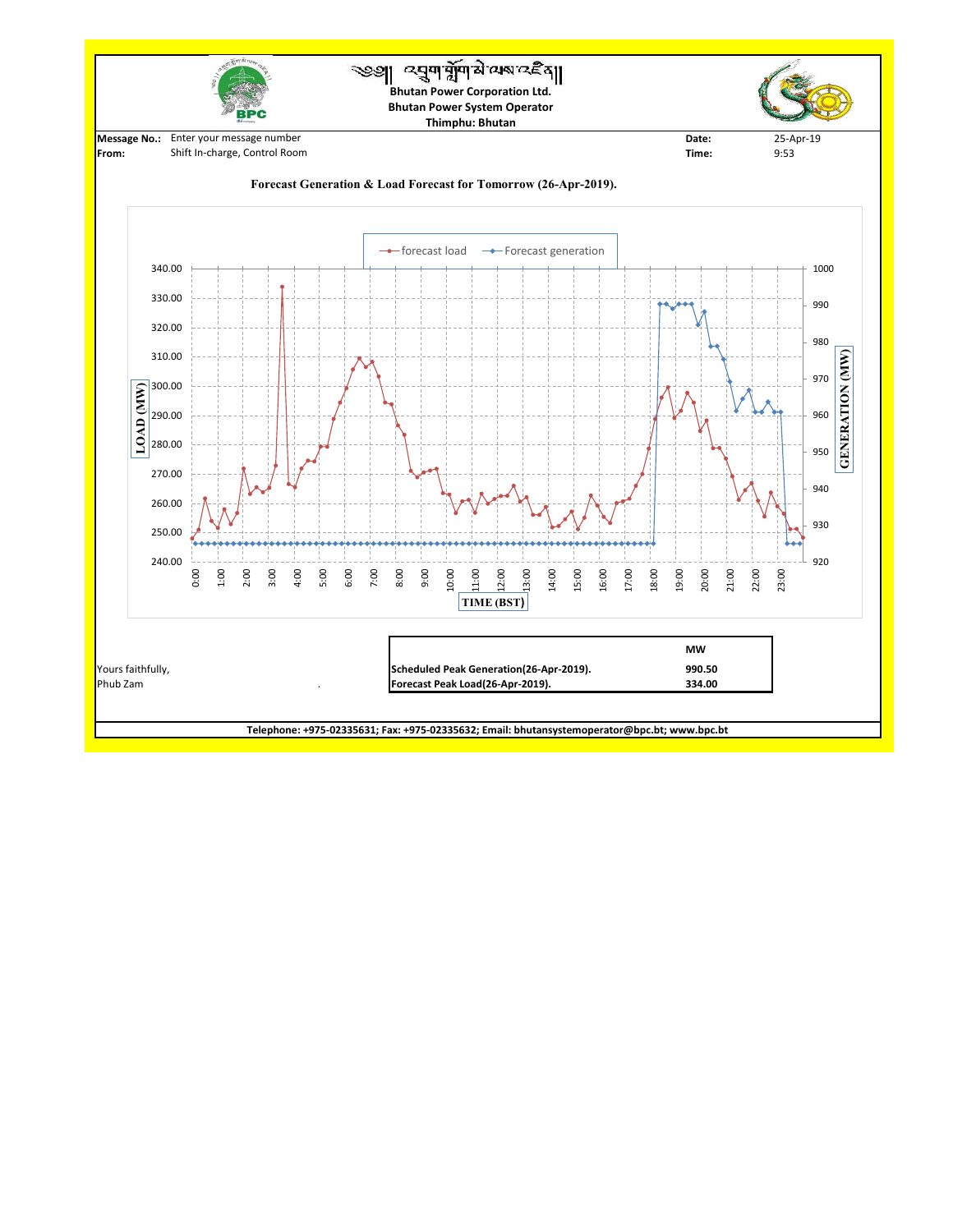| 西面中                                                                                                                                                                                                                                                                                         |                            | <b>Bhutan Power Corporation Ltd.</b><br><b>Bhutan Power System Operator</b><br>Thimphu: Bhutan |                             |                     |                            |                        |                             |  |  |  |
|---------------------------------------------------------------------------------------------------------------------------------------------------------------------------------------------------------------------------------------------------------------------------------------------|----------------------------|------------------------------------------------------------------------------------------------|-----------------------------|---------------------|----------------------------|------------------------|-----------------------------|--|--|--|
| <b>Message No.:</b><br>From:                                                                                                                                                                                                                                                                |                            | Enter your message number<br>Shift In-charge, Control Room                                     | Date:<br>Time:              | $4$ -May-19<br>9:32 |                            |                        |                             |  |  |  |
| To                                                                                                                                                                                                                                                                                          |                            |                                                                                                |                             |                     |                            |                        |                             |  |  |  |
| Managing Director, BPC. Email: gemtshering@bpc.bt<br>Director, O&MD, DGPC. Email: director.omd@drukgreen.com<br>General Manager, TD, BPC. Email: ktobgye@bpc.bt<br>Advisor, BPC. Email: bharattamang@bpc.bt<br>Sub:<br>Forecast Generation and Actual Generation of Dagachhu (03-May-2019). |                            |                                                                                                |                             |                     |                            |                        |                             |  |  |  |
| <b>Hours (BST)</b>                                                                                                                                                                                                                                                                          | <b>Actual</b><br>Frequency | Forecast<br>Generation                                                                         | <b>Actual</b><br>Generation | <b>Hours (BST)</b>  | <b>Actual</b><br>Frequency | Forecast<br>Generation | <b>Actual</b><br>Generation |  |  |  |
| 0:00                                                                                                                                                                                                                                                                                        | 50.02                      | 30.00                                                                                          |                             | 12:00               | 50.00                      | 30.00                  |                             |  |  |  |
| 0:15                                                                                                                                                                                                                                                                                        | 50.05                      | 30.00                                                                                          |                             | 12:15               | 50.03                      | 30.00                  |                             |  |  |  |
| 0:30                                                                                                                                                                                                                                                                                        | 50.04                      | 30.00                                                                                          |                             | 12:30               | 50.03                      | 30.00                  |                             |  |  |  |
| 0:45<br>1:00                                                                                                                                                                                                                                                                                | 50.07<br>50.09             | 30.00<br>30.00                                                                                 |                             | 12:45<br>13:00      | 50.03<br>50.04             | 30.00<br>30.00         |                             |  |  |  |
| 1:15                                                                                                                                                                                                                                                                                        | 50.07                      | 30.00                                                                                          |                             | 13:15               | 50.04                      | 30.00                  |                             |  |  |  |
| 1:30                                                                                                                                                                                                                                                                                        | 50.07                      | 30.00                                                                                          |                             | 13:30               | 50.07                      | 30.00                  |                             |  |  |  |
| 1:45                                                                                                                                                                                                                                                                                        | 50.09                      | 30.00                                                                                          |                             | 13:45               | 50.04                      | 30.00                  |                             |  |  |  |
| 2:00                                                                                                                                                                                                                                                                                        | 50.02                      | 30.00                                                                                          |                             | 14:00               | 50.07                      | 30.00                  |                             |  |  |  |
| 2:15                                                                                                                                                                                                                                                                                        | 50.04                      | 30.00                                                                                          |                             | 14:15               | 50.05                      | 30.00                  |                             |  |  |  |
| 2:30<br>2:45                                                                                                                                                                                                                                                                                | 49.96<br>49.97             | 30.00<br>30.00                                                                                 |                             | 14:30<br>14:45      | 50.02<br>50.06             | 30.00<br>30.00         |                             |  |  |  |
| 3:00                                                                                                                                                                                                                                                                                        | 49.96                      | 30.00                                                                                          |                             | 15:00               | 50.04                      | 30.00                  |                             |  |  |  |
| 3:15                                                                                                                                                                                                                                                                                        | 50.02                      | 30.00                                                                                          |                             | 15:15               | 50.05                      | 30.00                  |                             |  |  |  |
| 3:30                                                                                                                                                                                                                                                                                        | 50.00                      | 30.00                                                                                          |                             | 15:30               | 50.05                      | 30.00                  |                             |  |  |  |
| 3:45                                                                                                                                                                                                                                                                                        | 50.00                      | 30.00                                                                                          |                             | 15:45               | 50.03                      | 30.00                  |                             |  |  |  |
| 4:00                                                                                                                                                                                                                                                                                        | 50.02                      | 30.00                                                                                          |                             | 16:00               | 49.99                      | 30.00                  |                             |  |  |  |
| 4:15                                                                                                                                                                                                                                                                                        | 50.00                      | 30.00<br>30.00                                                                                 |                             | 16:15               | 50.04<br>50.05             | 30.00<br>30.00         |                             |  |  |  |
| 4:30<br>4:45                                                                                                                                                                                                                                                                                | 50.01<br>50.01             | 30.00                                                                                          |                             | 16:30<br>16:45      | 49.99                      | 30.00                  |                             |  |  |  |
| 5:00                                                                                                                                                                                                                                                                                        | 49.95                      | 30.00                                                                                          |                             | 17:00               | 50.03                      | 30.00                  |                             |  |  |  |
| 5:15                                                                                                                                                                                                                                                                                        | 49.92                      | 30.00                                                                                          |                             | 17:15               | 50.04                      | 30.00                  |                             |  |  |  |
| 5:30                                                                                                                                                                                                                                                                                        | 49.94                      | 30.00                                                                                          |                             | 17:30               | 50.06                      | 30.00                  |                             |  |  |  |
| 6:45                                                                                                                                                                                                                                                                                        | 49.95                      | 30.00                                                                                          |                             | 17:45               | 50.05                      | 30.00                  |                             |  |  |  |
| 6:00                                                                                                                                                                                                                                                                                        | 49.96                      | 30.00                                                                                          |                             | 18:00               | 50.06                      | 30.00                  |                             |  |  |  |
| 6:15<br>6:30                                                                                                                                                                                                                                                                                | 49.95<br>49.99             | 30.00<br>30.00                                                                                 |                             | 18:15<br>18:30      | 50.06<br>50.10             | 30.00<br>30.00         |                             |  |  |  |
| 6:45                                                                                                                                                                                                                                                                                        | 50.05                      | 30.00                                                                                          |                             | 18:45               | 50.06                      | 30.00                  |                             |  |  |  |
| 7:00                                                                                                                                                                                                                                                                                        | 50.07                      | 30.00                                                                                          |                             | 19:00               | 50.10                      | 30.00                  |                             |  |  |  |
| 7:15                                                                                                                                                                                                                                                                                        | 50.04                      | 30.00                                                                                          |                             | 19:15               | 50.09                      | 30.00                  |                             |  |  |  |
| 7:30                                                                                                                                                                                                                                                                                        | 50.04                      | 30.00                                                                                          |                             | 19:30               | 50.01                      | 30.00                  |                             |  |  |  |
| 7:45                                                                                                                                                                                                                                                                                        | 50.03                      | 30.00                                                                                          |                             | 19:45               | 49.93                      | 30.00                  |                             |  |  |  |
| 8:00                                                                                                                                                                                                                                                                                        | 50.05                      | 30.00<br>30.00                                                                                 |                             | 20:00               | 49.92<br>50.02             | 30.00<br>30.00         |                             |  |  |  |
| 8:15<br>8:30                                                                                                                                                                                                                                                                                | 50.04<br>50.04             | 30.00                                                                                          |                             | 20:15<br>20:30      | 49.95                      | 30.00                  |                             |  |  |  |
| 8:45                                                                                                                                                                                                                                                                                        | 50.04                      | 30.00                                                                                          |                             | 20:45               | 49.91                      | 30.00                  |                             |  |  |  |
| 9:00                                                                                                                                                                                                                                                                                        | 50.01                      | 30.00                                                                                          |                             | 21:00               | 49.83                      | 30.00                  |                             |  |  |  |
| 9:15                                                                                                                                                                                                                                                                                        | 50.01                      | 30.00                                                                                          |                             | 21:15               | 49.82                      | 30.00                  |                             |  |  |  |
| 9:30                                                                                                                                                                                                                                                                                        | 50.00                      | 30.00                                                                                          |                             | 21:30               | 49.82                      | 30.00                  |                             |  |  |  |
| 9:45                                                                                                                                                                                                                                                                                        | 49.98<br>50.00             | 30.00<br>30.00                                                                                 |                             | 21:45               | 49.81<br>49.96             | 30.00<br>30.00         |                             |  |  |  |
| 10:00<br>10:15                                                                                                                                                                                                                                                                              | 50.02                      | 30.00                                                                                          |                             | 22:00<br>22:15      | 50.00                      | 30.00                  |                             |  |  |  |
| 10:30                                                                                                                                                                                                                                                                                       | 50.05                      | 30.00                                                                                          |                             | 22:30               | 49.96                      | 30.00                  |                             |  |  |  |
| 10:45                                                                                                                                                                                                                                                                                       | 49.98                      | 30.00                                                                                          |                             | 22:45               | 49.91                      | 30.00                  |                             |  |  |  |
| 11:00                                                                                                                                                                                                                                                                                       | 49.99                      | 30.00                                                                                          |                             | 23:00               | 49.99                      | 30.00                  |                             |  |  |  |
| 11:15                                                                                                                                                                                                                                                                                       | 50.04                      | 30.00                                                                                          |                             | 23:15               | 49.97                      | 30.00                  |                             |  |  |  |
| 11:30                                                                                                                                                                                                                                                                                       | 50.04                      | 30.00                                                                                          |                             | 23:30               | 49.90                      | 30.00                  |                             |  |  |  |
| 11:45<br>Note:                                                                                                                                                                                                                                                                              | 49.99                      | 30.00                                                                                          |                             | 23:45               | 49.95                      | 30.00                  |                             |  |  |  |
| Yours faithfully,<br>Phub Zam                                                                                                                                                                                                                                                               |                            |                                                                                                |                             |                     |                            |                        |                             |  |  |  |